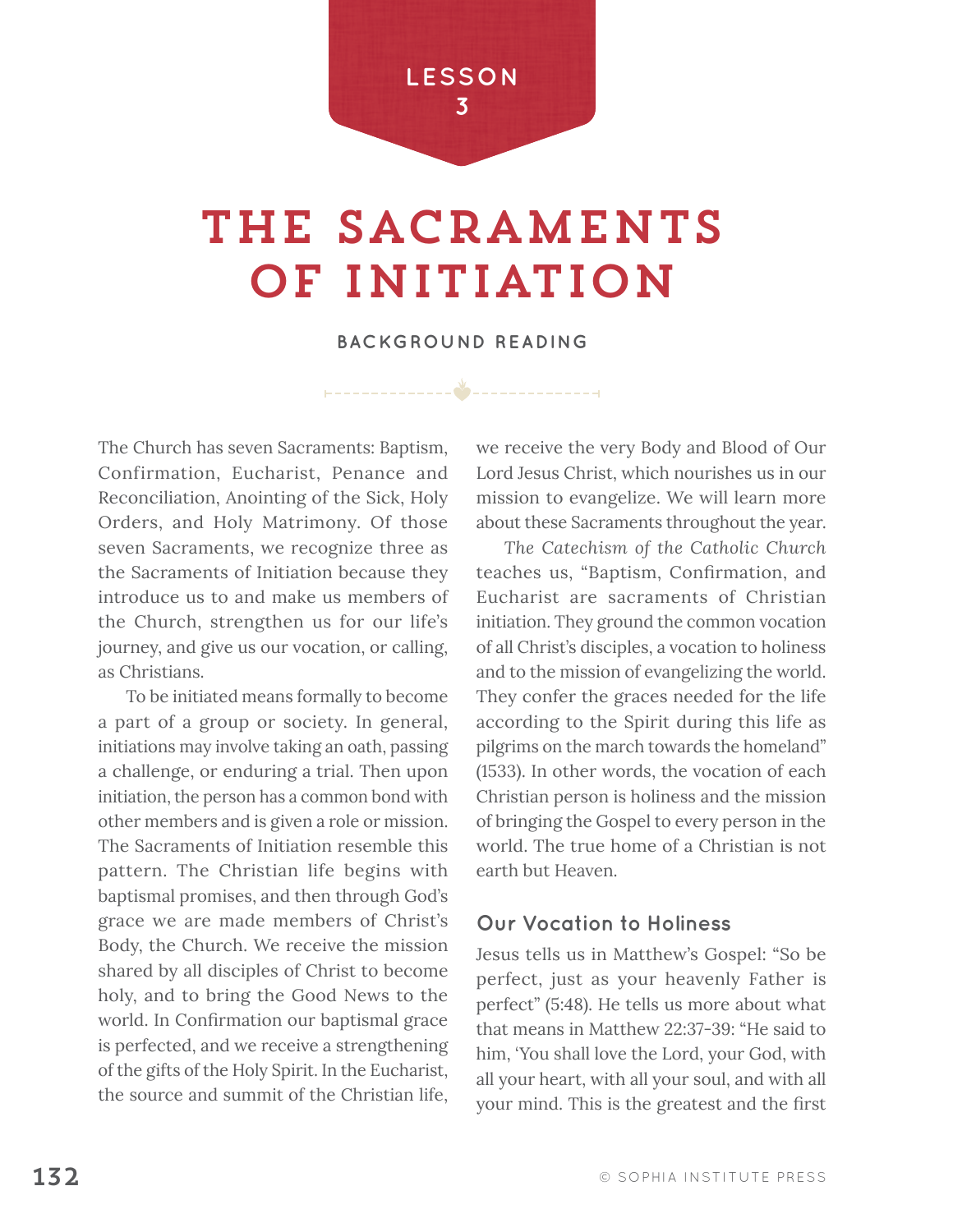commandment. The second is like it: You shall love your neighbor as yourself.'"

Jesus' saying from the second passage (Matthew 22:37-39) helps us to understand His saying from the first passage (Matthew 5:48). To be perfect as our heavenly Father is perfect means to love Him first above all else and to love our neighbors as ourselves.

We are all called to be holy. Because of the Sacraments of Initiation — Baptism, Confirmation, and the Eucharist — we are given the vocation of holiness that all of Jesus' disciples share, and we are strengthened by the Sacraments of Initiation to be able to attain that holiness. To be perfect as our Heavenly Father is perfect is to be holy. And Jesus then tells us how to be holy, which is to obey the two greatest commandments, to love God above all else, and to love our neighbor as ourselves. This is how we become saints.

Indeed, the lives of the saints give us powerful examples of how to be holy. The *Catechism* tells us "the holiness of the People of God will grow in fruitful abundance, as is clearly shown in the history of the Church through the lives of so many Saints" (CCC 2013).

## **The Mission to Evangelize**

Pope Paul VI wrote that the Church "exists to evangelize." Evangelization is the sharing

of the Gospel by word and example of life. Jesus Himself gave the Apostles this mission before He ascended into Heaven. "Then Jesus approached and said to them, 'All power in heaven and on earth has been given to me. Go, therefore, and make disciples of all nations, baptizing them in the name of the Father, and of the Son, and of the Holy Spirit, teaching them to observe all that I have commanded you. And behold, I am with you always, until the end of the age'" (Matthew 28:18-20). Evangelization is doing exactly what Jesus commanded His Apostles to do. The Sacraments of Initiation, as we've learned, give us the same vocation as all of Christ's disciples, which includes evangelization.

The word *evangelization* comes from the Latin word *evangelion*, which means "gospel." Our word *gospel* comes from the Greek word *eungelion* which means "good message" or "good news." Although we often use the word *gospel* to mean the four books of the Bible by Matthew, Mark, Luke, and John, the word has a much richer meaning. The gospel is the Good News of Jesus Christ: that He came down from Heaven, died for us on the Cross, and rose from the dead to offer us salvation. At its heart, the call to evangelization means we are called to share the Good News in our lives.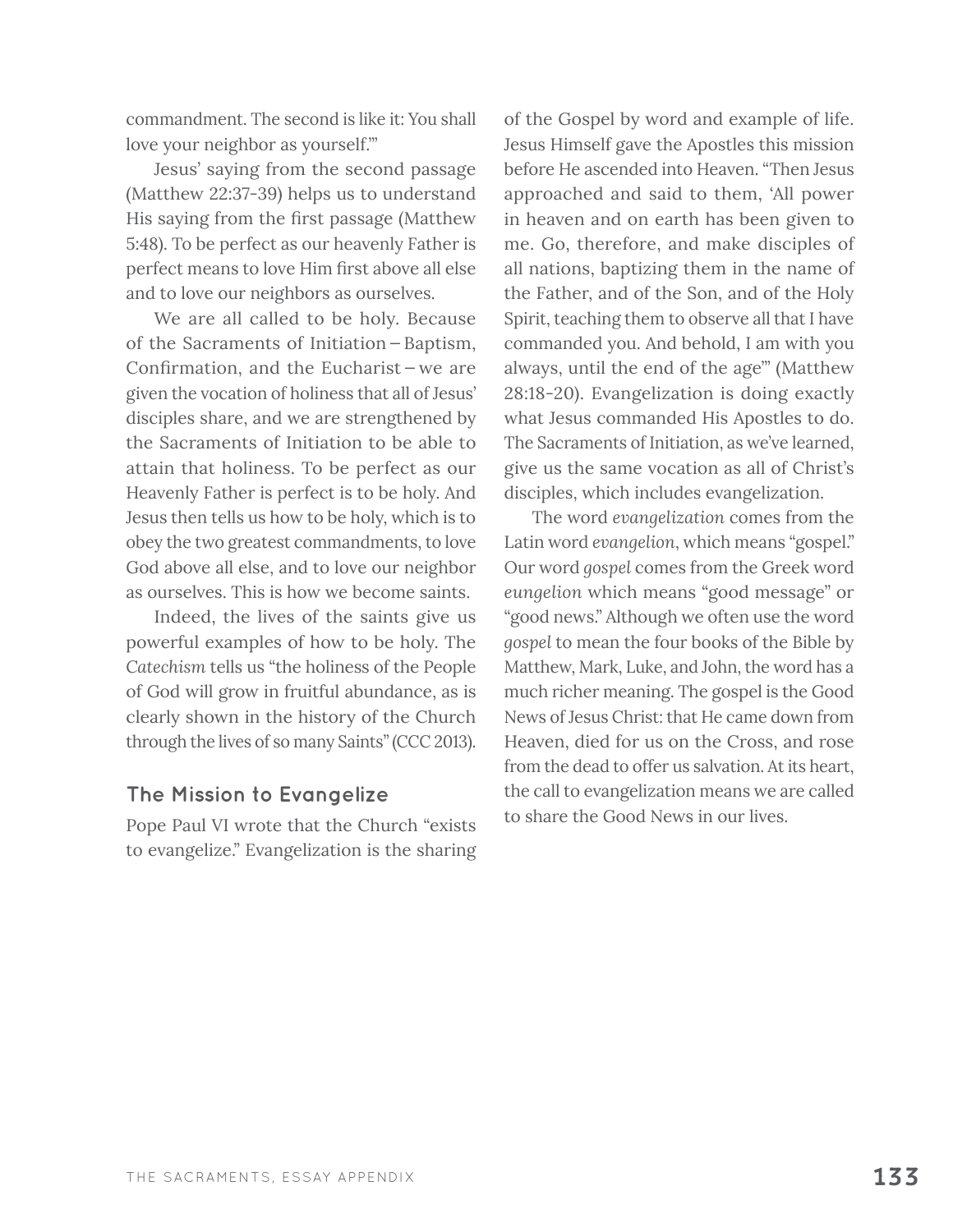

# Baptism

#### **BACKGROUND READING**

Y

*The Catechism of the Catholic Church* provides a simple explanation for what Jesus does for us in Baptism: "Holy Baptism is the basis of the whole Christian life, the gateway to life in the Spirit, and the door which gives access to the other sacraments. Through Baptism we are freed from sin and reborn as sons of God; we become members of Christ, are incorporated into the Church and made sharers in her mission: Baptism is the sacrament of regeneration through water in the word" (CCC 1213).

Baptism is necessary for salvation and has been prefigured throughout salvation history, to prepare for its institution by Christ's own Baptism and His command to His Apostles. By Baptism, we are made new creations, and with the support of the whole Christian community, we advance on the journey toward salvation.

# **Matter and Form**

All Sacraments have matter and form. The matter is the physical material used. The form refers to the words that are spoken. In the Sacrament's most fundamental form, the minister of Baptism (ordinarily a priest) immerses the person being baptized three times in water (or pours water three times upon his head) while saying the words given

to us by Jesus, "I baptize you in the name of the Father, and of the Son, and of the Holy Spirit" (see Matthew 28:19).

This bath in water spiritually cleanses the baptized, removing all sin from his soul, including the stain of Original Sin inherited from Adam and Eve. The sins of the baptized are removed, and sanctifying grace, the free and undeserved gift of God's very life, which is necessary for salvation, is conferred upon the soul. (However, the weakness of our fallen nature remains, and we are still prone to sin. This tendency to sin is called concupiscence.)

Baptism also initiates the baptized into the Church, serving as a communal rite of passage that bestows on the person all the rights and privileges—as well as all the responsibilities — that come with being a member of Christ's Church.

#### **Baptism Instituted and Prefigured**

Jesus Himself was baptized at the beginning of His public ministry, not because He needed to be, but because it was fitting that He be baptized, in order to serve as our model of holiness and to show us the way to salvation.

At the end of His earthly dwelling, as Matthew 28 tells us, Jesus commanded His Apostles to go to all the nations and make